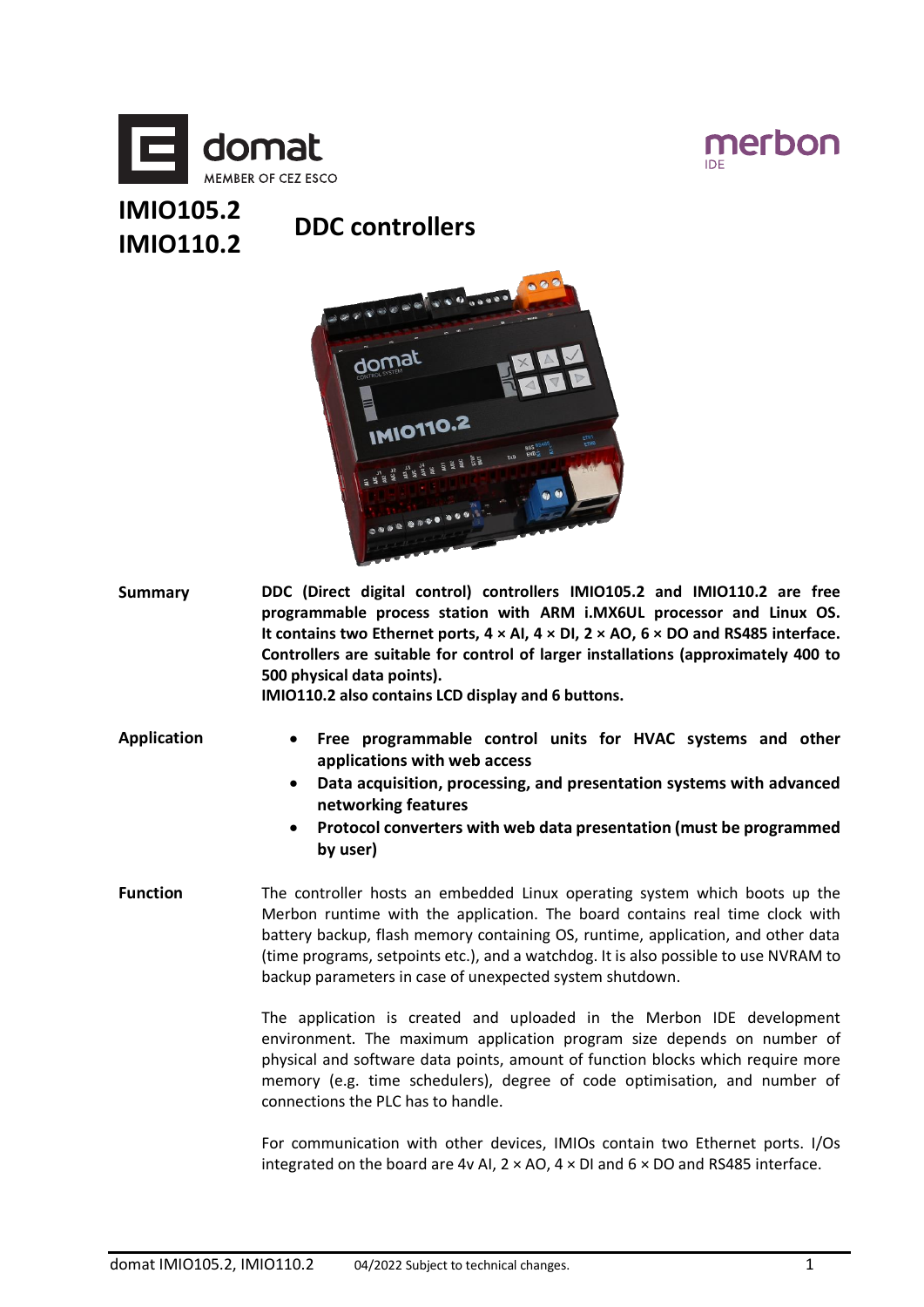Controllers have sufficient computing power to control larger installation with external I/O modules and communication channels (for example Modbus TCP server, SSCP client, …).

The process station contains a web server for remote connection and user intervention. The web pages are created in Merbon IDE which is also used for uploading the exported web definition to the process station. From the security point of view, the website is not recommended for use in the public network, it is intended for operation in a local network., Therefore it is necessary to integrate the configured router or other element that ensures network security during the design of the network topology.

IMIO110.2 process station can be operated through a  $3 \times 16$  characters backlit LCD display and 6 backlit pushbuttons. Users move in the menu using buttons – the **active row** is the **middle row**. Objects such as Value setting, Alarm, and Time schedule have predefined functionality, and thus for the configuration it is only necessary to set addresses, assign data points, and complete user texts. The user menu structure is configured and uploaded to the process station through Merbon IDE (see LCD menu definition in PLC properties)

| Technical data | Power                        | 24 V AC/DC ± 20 %; max 5 VA                                                                                                                                                        |
|----------------|------------------------------|------------------------------------------------------------------------------------------------------------------------------------------------------------------------------------|
|                | Communication                |                                                                                                                                                                                    |
|                | Ethernet                     | $2 \times$ Ethernet 10/100BaseT                                                                                                                                                    |
|                |                              | RJ45, $4 \times$ LED (link, data, ETH 1 and 2) integrated in the<br>connector                                                                                                      |
|                | <b>RS485</b>                 | COM1 RS485 (K+, K-)                                                                                                                                                                |
|                |                              | galvanically insulated, insulating voltage 1 kV                                                                                                                                    |
|                |                              | 300115 200 bit/s, parity and bits are set in software                                                                                                                              |
|                |                              | maximal bus length 1200 m                                                                                                                                                          |
|                |                              | maximum number of modules depends on requested<br>response time - up to 255 addresses, for common HVAC<br>applications with IMIOs use about 400 physical data points<br>on the bus |
|                | LCD display (IMIO110.2 only) | 3 rows × 16 characters, blue backlight                                                                                                                                             |
|                |                              | adjustable backlight intensity                                                                                                                                                     |
|                |                              | possibility to switch off the backlight through application<br>software                                                                                                            |
|                | Buttons (IMIO110.2 only)     | 6 backlit buttons                                                                                                                                                                  |
|                | $3 \times$ LED               | RUN - yellow, TXD - red, PWR - green                                                                                                                                               |
|                | Analogue inputs              |                                                                                                                                                                                    |
|                | Number                       | 4                                                                                                                                                                                  |

Modules are 105 mm wide and mounts on a standard DIN rail.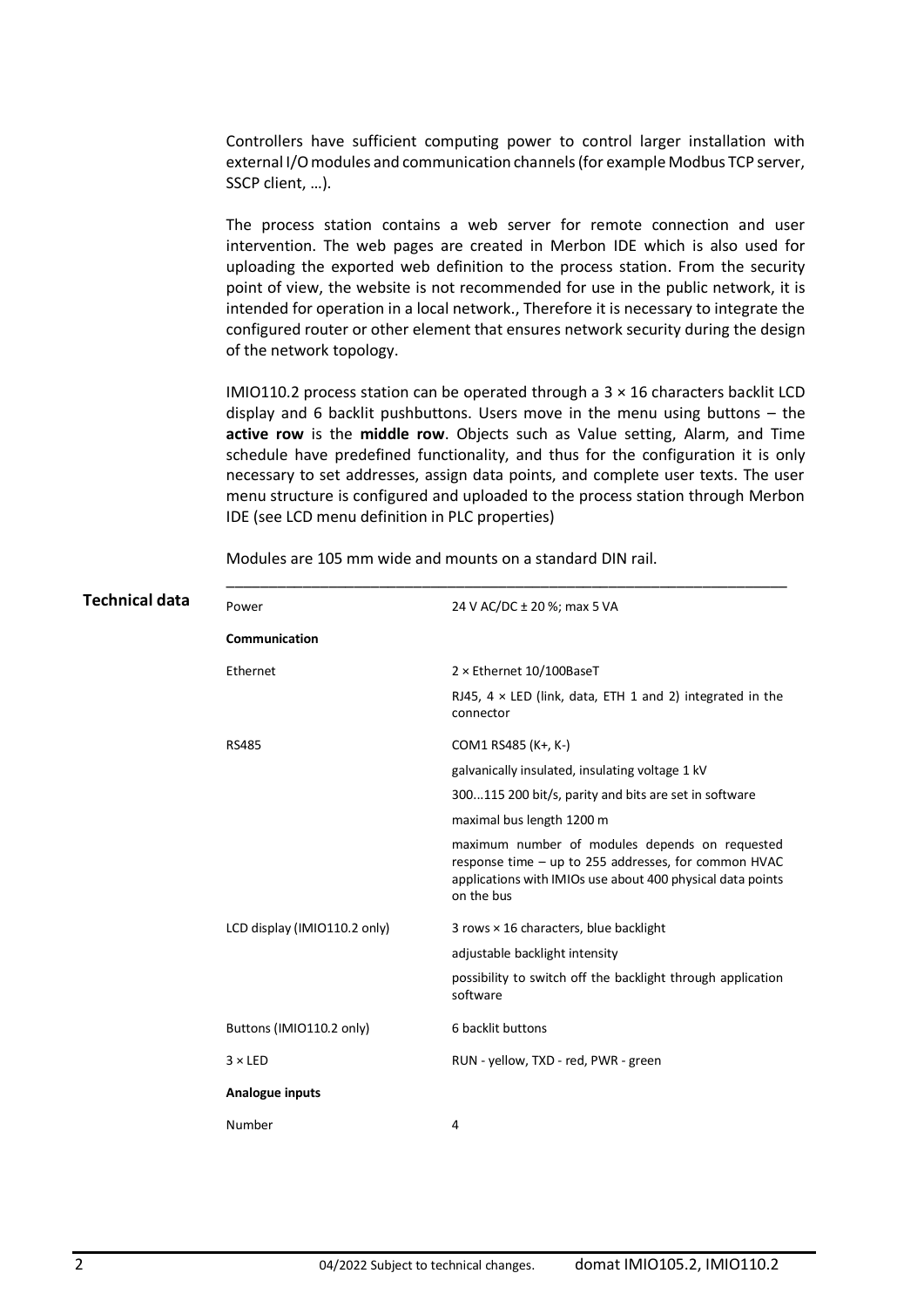| Resistance measuring range | 01600 Ohm, 05000 Ohm, Pt100, Pt500, Pt1000,<br>Ni1000-5000, Ni1000-6180 sensors (transformation is<br>performed only at the application level in the PLC), settings<br>see in Terminals -> Jumpers |  |
|----------------------------|----------------------------------------------------------------------------------------------------------------------------------------------------------------------------------------------------|--|
|                            | Measuring current in the passive mode (01600 Ohm):<br>200 μA at 100 % of the time.                                                                                                                 |  |
| Voltage measuring range    | Only AI3, AI4: 010 V DC (settings see in Terminals -><br>Jumpers)                                                                                                                                  |  |
| Current measuring range    | Only AI3, AI4: with an external resistor of 125 Ohm as<br>$020$ mA                                                                                                                                 |  |
| Input resistance           | 10 kOhm                                                                                                                                                                                            |  |
| Resolution                 | 16 bit                                                                                                                                                                                             |  |
| Galvanic insulation        | optically insulated up to 1 kV                                                                                                                                                                     |  |
| Analogue outputs           |                                                                                                                                                                                                    |  |
| Number                     | 2                                                                                                                                                                                                  |  |
| Voltage range              | $010$ V DC                                                                                                                                                                                         |  |
| Analogue outputs load      | min. 10 k $\Omega$                                                                                                                                                                                 |  |
|                            | outputs are protected against permanent short-circuit -<br>20 mA limitation                                                                                                                        |  |
| Resolution                 | 8 bit                                                                                                                                                                                              |  |
| Galvanic insulation        | optically insulated up to 1 kV                                                                                                                                                                     |  |
| <b>Digital inputs</b>      |                                                                                                                                                                                                    |  |
| Number                     | 4                                                                                                                                                                                                  |  |
| Voltage                    | 24 V AC/DC – voltage must be applied (no dry contacts),<br>e.g. from G and G0                                                                                                                      |  |
| Input current              | 4 mA                                                                                                                                                                                               |  |
| Logical level              | $log. 0 - (<5 V)$<br>log. 1 - (>18 V)                                                                                                                                                              |  |
| Maximal voltage            | 60 V DC, 40 V AC                                                                                                                                                                                   |  |
| Max. switching frequency   | 10 Hz                                                                                                                                                                                              |  |
| Galvanic insulation        | optically insulated up to 1 kV                                                                                                                                                                     |  |
| <b>Digital outputs</b>     |                                                                                                                                                                                                    |  |
| Number                     | 4 relays, normally open<br>2 solid state relays                                                                                                                                                    |  |
| Relay load                 | 5 A at 250 V AC, 1250 VA                                                                                                                                                                           |  |
| (DO 1 to 4)                | 5 A at 30 V DC, 150 W                                                                                                                                                                              |  |
| Solid state relay load     | For AC and DC load, 24 V DC/AC, maximum current 0.4 A                                                                                                                                              |  |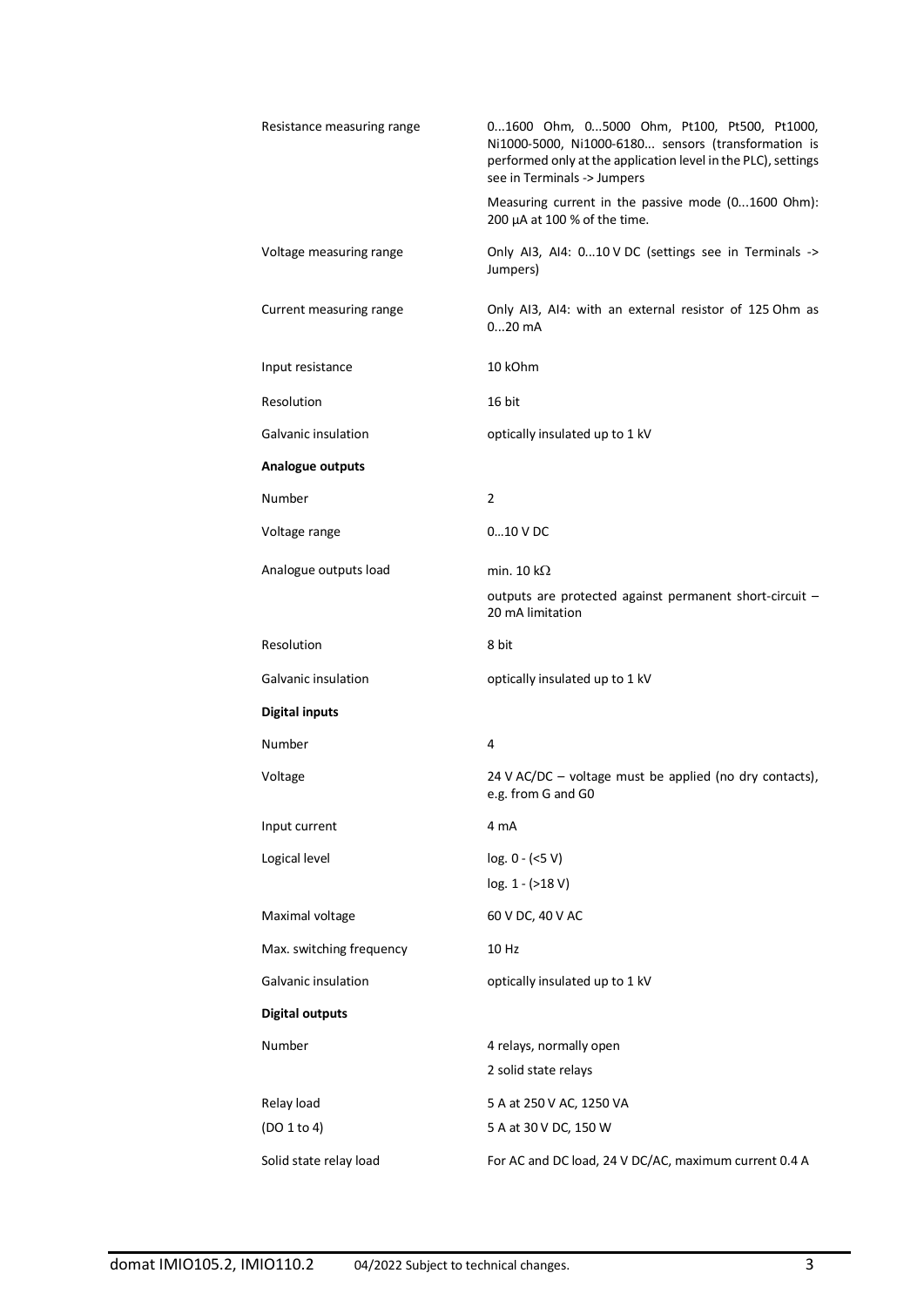| (DO <sub>5</sub> and 6) | Recommended thermic actuators are STA71 (Siemens),<br>TWA (the 24 V types, Danfoss).                                                                                                                   |  |
|-------------------------|--------------------------------------------------------------------------------------------------------------------------------------------------------------------------------------------------------|--|
| Galvanic insulation     | optically insulated up to 1 kV                                                                                                                                                                         |  |
| <b>CPU</b>              | ARM i.MX6UL 528 MHz, 128 MB FLASH, 128 MB SRAM,<br>128 KB NVRAM                                                                                                                                        |  |
| SW                      | Merbon IDE 2.4.0.19 and newer                                                                                                                                                                          |  |
| Housing                 | Polycarbonate box (certification UL94V0)                                                                                                                                                               |  |
| <b>Dimensions</b>       | $105 \times 98 \times 64$ mm                                                                                                                                                                           |  |
| Protection degree       | IP20 (EN 60529 + A2:2019)                                                                                                                                                                              |  |
| <b>Terminals</b>        | Power, RS485, DO: screw terminals M3, maximum wire<br>cross-section 2.5 mm <sup>2</sup>                                                                                                                |  |
|                         | AO/AI/DI: screw terminals M2, maximum wire cross-<br>section 1.5 mm <sup>2</sup>                                                                                                                       |  |
| Ambient conditions      | from -2050 °C; 585% relative humidity; non-condensing<br>gases, chemically non-aggressive conditions, fog, ice and<br>frost (according EN IEC 60721-3-3 ed. 2:2019 climatic class<br>3K22, 1K21, 3M11) |  |
|                         | for installation at high altitude, it is necessary to consider<br>the reduction of dielectric strength and a limited cooling<br>air (EN IEC 60664-1 ed.3: 2020)                                        |  |
| Standards of conformity | EMC EN 61000-6-2 ed.4:2019, EN IEC 61000-6-4<br>ed.3:2019                                                                                                                                              |  |
|                         | EN IEC 62368-1 ed. 2:2020+A11:2020                                                                                                                                                                     |  |
|                         | EN IEC 63000:2019                                                                                                                                                                                      |  |

## **Terminals**

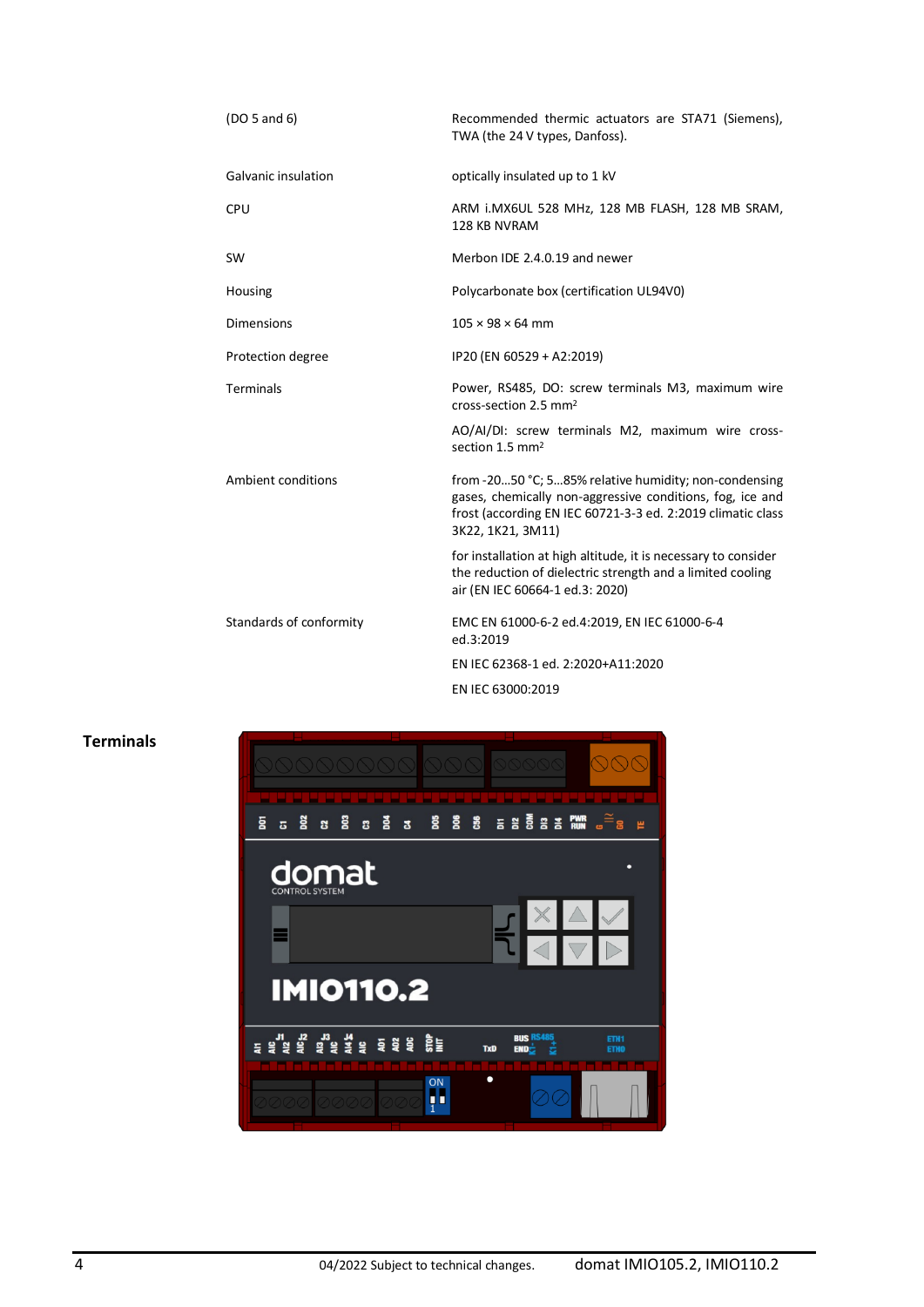### **Terminals and connectors**

| DO1DO4                | relay output 14, normally open against C1C4                                                                                                                                                                                                                                                                                                                                                                                                                                         |  |
|-----------------------|-------------------------------------------------------------------------------------------------------------------------------------------------------------------------------------------------------------------------------------------------------------------------------------------------------------------------------------------------------------------------------------------------------------------------------------------------------------------------------------|--|
| C1C4                  | relay output 14, ground                                                                                                                                                                                                                                                                                                                                                                                                                                                             |  |
| <b>DO5, DO6</b>       | SSR outputs 5 and 6, normally open against C56                                                                                                                                                                                                                                                                                                                                                                                                                                      |  |
| C5, C6                | SSR output 5 a 6, ground (common)                                                                                                                                                                                                                                                                                                                                                                                                                                                   |  |
| DI14                  | digital inputs 14                                                                                                                                                                                                                                                                                                                                                                                                                                                                   |  |
| G                     | power                                                                                                                                                                                                                                                                                                                                                                                                                                                                               |  |
| G <sub>0</sub>        | power                                                                                                                                                                                                                                                                                                                                                                                                                                                                               |  |
| TE                    | optional connection for shielding                                                                                                                                                                                                                                                                                                                                                                                                                                                   |  |
| AI14                  | analogue input 14                                                                                                                                                                                                                                                                                                                                                                                                                                                                   |  |
| <b>AIC</b>            | analogue input ground (common)<br>Notice:                                                                                                                                                                                                                                                                                                                                                                                                                                           |  |
|                       | All analogue inputs AI1 to AI4 have common ground AIC.                                                                                                                                                                                                                                                                                                                                                                                                                              |  |
|                       | The inputs are optically separated from the other parts of                                                                                                                                                                                                                                                                                                                                                                                                                          |  |
|                       | the I/O module. For three-wire connection (active sensors,                                                                                                                                                                                                                                                                                                                                                                                                                          |  |
|                       | e.g. pressure, humidity), the analogue input ground AIC                                                                                                                                                                                                                                                                                                                                                                                                                             |  |
|                       | must be connected with the peripheral 24 VAC power                                                                                                                                                                                                                                                                                                                                                                                                                                  |  |
|                       | ground (or 0 V terminal for DC peripheral). As all I/O types                                                                                                                                                                                                                                                                                                                                                                                                                        |  |
|                       | are mutually separated in the module, it is possible to use                                                                                                                                                                                                                                                                                                                                                                                                                         |  |
|                       | one common transformer to power both the active                                                                                                                                                                                                                                                                                                                                                                                                                                     |  |
|                       | peripherals and the IMIO module.                                                                                                                                                                                                                                                                                                                                                                                                                                                    |  |
| AO1, AO2              | analogue outputs 1 and 2                                                                                                                                                                                                                                                                                                                                                                                                                                                            |  |
| <b>AOC</b>            | analogue outputs ground (common)<br>Notice:                                                                                                                                                                                                                                                                                                                                                                                                                                         |  |
|                       | The ground is optically separated from the other parts of<br>the I/O module. For three-wire connection (active<br>periphery, e.g. valves actuators, frequency changer), the<br>analogue output ground AOC must be connected with the<br>peripheral 24 V AC power ground (or 0 V terminal for DC<br>peripheral). As all I/O types are mutually separated in the<br>module, it is possible to use one common transformer to<br>power both the active peripherals and the IMIO module. |  |
| <b>RS485</b>          | port COM1 - serial line RS485, terminals K+, K-                                                                                                                                                                                                                                                                                                                                                                                                                                     |  |
| Eth0, Eth1            | network interface                                                                                                                                                                                                                                                                                                                                                                                                                                                                   |  |
| <b>LED indication</b> |                                                                                                                                                                                                                                                                                                                                                                                                                                                                                     |  |
| <b>RUN</b>            | yellow LED - system cycle (OK: LED flashes periodically 1<br>s ON, 1 s OFF; ERROR: LED flashes in other pattern, LED is<br>permanently ON or OFF)                                                                                                                                                                                                                                                                                                                                   |  |
| TxD                   | red LED - transmitting data at COM1 (flashing: receiving<br>data; still ON: shortcircuited or overload bus)                                                                                                                                                                                                                                                                                                                                                                         |  |
| <b>PWR</b>            | green LED - power (ON: power OK; OFF: no power applied,<br>weak or damaged power supply, )                                                                                                                                                                                                                                                                                                                                                                                          |  |
| <b>DIP switches</b>   |                                                                                                                                                                                                                                                                                                                                                                                                                                                                                     |  |
| <b>STOP</b>           | if ON runtime is running, program execution is stopped                                                                                                                                                                                                                                                                                                                                                                                                                              |  |
| <b>INIT</b>           | if ON at power-up, configuration parameters are brought<br>to defaults (see Configuration parameters in Merbon IDE;                                                                                                                                                                                                                                                                                                                                                                 |  |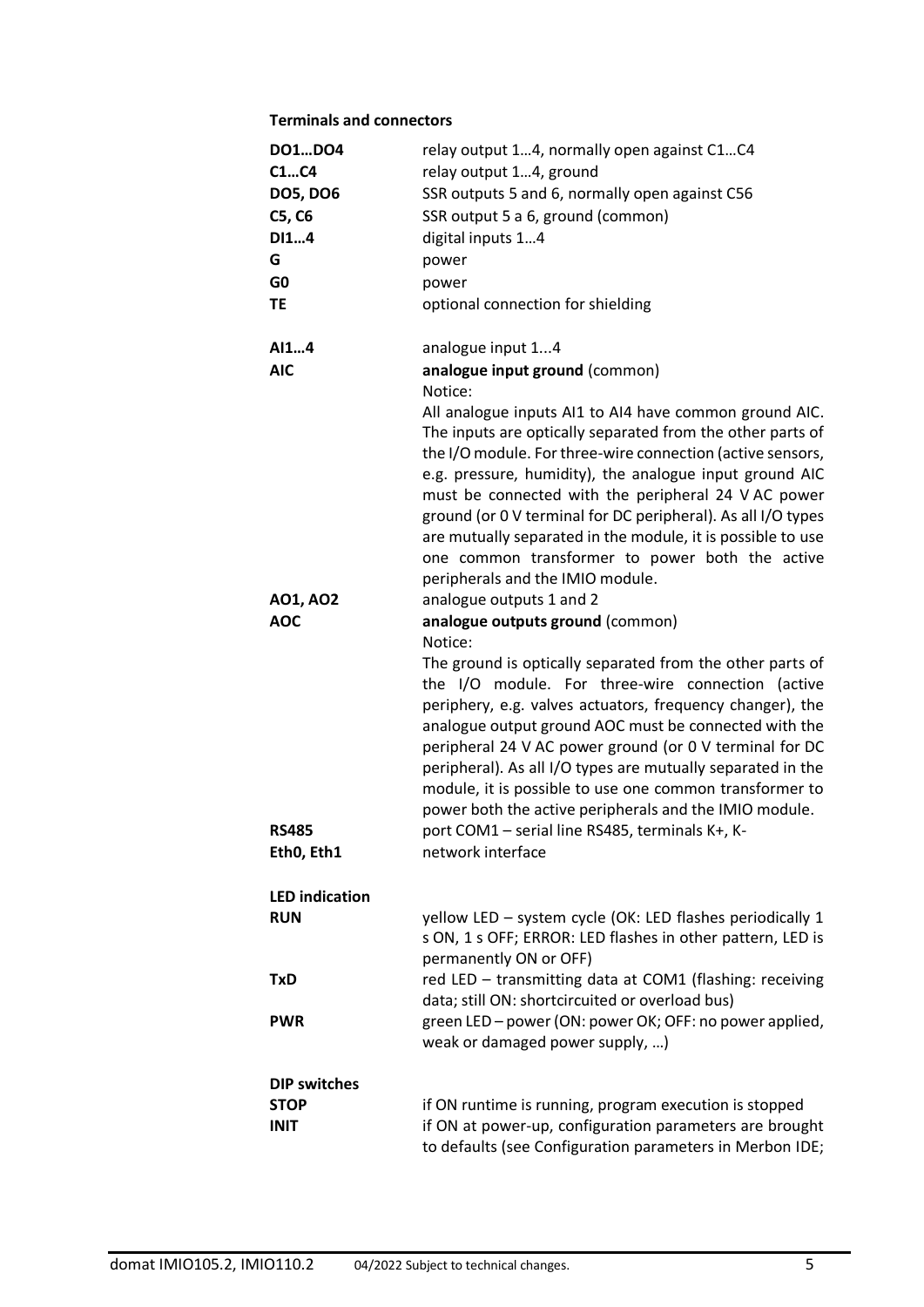| <b>BUS END</b> | e.g. IP address, user and password, database settings,<br>prox(y, )<br>DIP3 and DIP4 both ON = bus end RS485; the first and last<br>devices on bus should have bus end ON |
|----------------|---------------------------------------------------------------------------------------------------------------------------------------------------------------------------|
| Jumpers        | The jumpers are available after the AI terminals are<br>removed. Default setting is resistance (passive                                                                   |

removed. Default setting is resistance (passive temperature) measuring. Change the settings for voltage range (see table below). Take out the jumper and plug in an external resistor of 125 Ohm between terminals AI3- AIC or AI4-AIC for 0...20 mA range. **The setting is valid only for AI3 and AI4, other analogue inputs are for resistance only!** (Jumpers numbered from the left.)



**Connection**

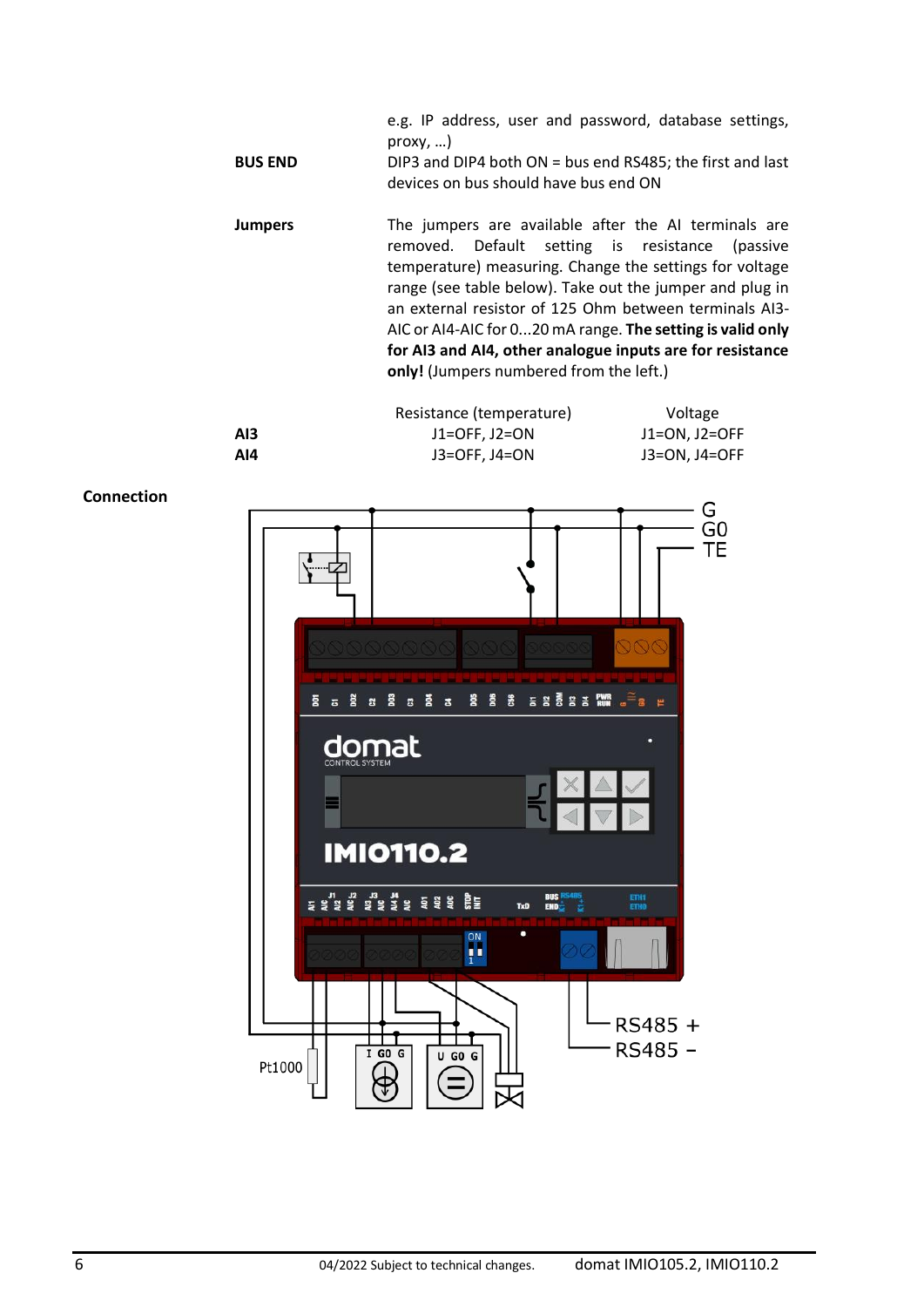#### **Dimensions**



Dimensions are in *mm*.

#### **Programming Merbon IDE**

Programming tool Merbon IDE contains I/O editor, graphical editor of the function plan (FBD), structure text editor, web page editor and LCD menu editor (HMI) for PLC and compiler.

The application program consists of function blocks which are stored in libraries. Those contain analogue and digital functions, mathematical blocks including goniometric functions, time schedulers, alarm blocks, and HVAC specific blocks (heat recovery, dewpoint calculation, enthalpy, pump switch etc.). In addition to function blocks, the application program can also be compiled from structured text, or a combination of both languages can be used.

The minimum guaranteed number of records for history on the PLC is 79 000, but the actual number of stored samples may be larger depending on the data types that are stored in the history.

**Communication** Default network settings are:

| IP address:      | 192.168.1.10  |
|------------------|---------------|
| subnet mask:     | 255.255.255.0 |
| default gateway: | 192.168.1.1   |

SSCP user: admin Password: rw

Notice: Do not forget to record the new network settings after change!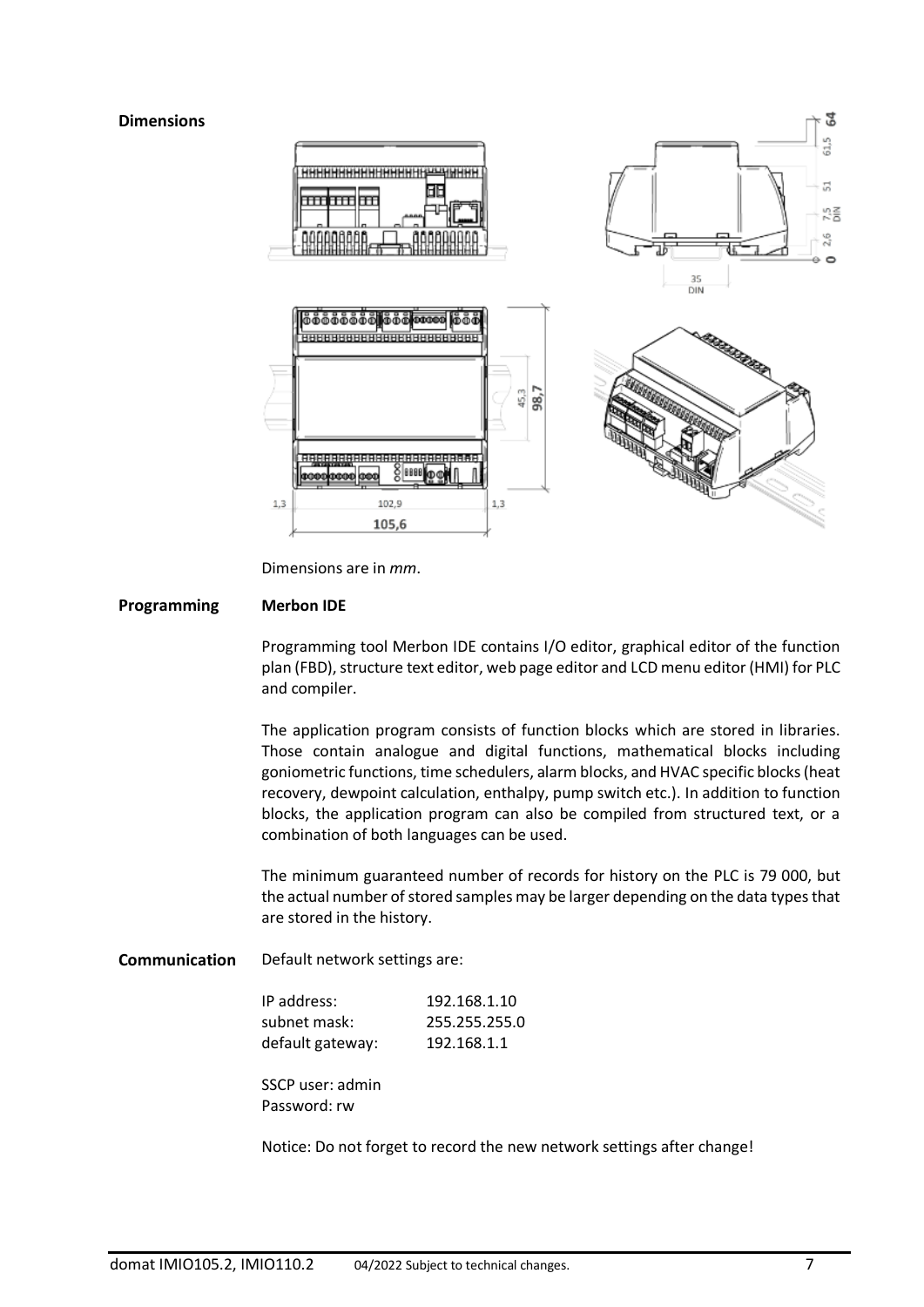After these values have been changed, it is possible to bring the process station into default settings by the INIT DIP switch: set INIT to ON and restart the station. All values in the PLC configuration are set to defaults. The PLC will respond at the default IP address and it is possible to change the old address through Merbon IDE.

The controllers can share variables over the Ethernet network (outside temperature, heat demands etc.) together with other PLC platforms.

The runtime provides drivers for communication with I/O modules and other subsystems which communicates e.g. through Modbus TCP/RTU (server/client), M-Bus, IEC62056-21, SSCP, SoftPLC link and BACnet IP server/client (see PICS). The complete list of drivers can be found in the Channel configuration dialogue in the most recent Merbon release. Please check the required protocol features and functions with the list of implemented features in the Merbon IDE help. It is also possible to program own communication drivers using the I/O library functions in structure text language.

**Number of communication channels** (on the serial lines and Ethernet) to I/O modules and subsystems is not directly restricted. It depends on available RAM PLC memory.

**Number of connections from SSCP clients is max. 20**. This includes connections from Merbon IDE, Merbon SCADA, HT104/200, mobile application Merbon Visual, connection from other PLCs over SSCP etc.

Uploading a project from the Merbon IDE reserves two SSCP TCP connections.

**Number of connections from Modbus TCP clients on Modbus TCP server is max. 5.** 

In case of implementation of your own ST driver, there is limitation of max. 10 clients connected simultaneously.

Other clients channels (web etc.) are not directly restricted.

- **WEEE notice** The device contains a non-rechargeable battery which backups the real-time clock and part of the memory. After the device is not operable, please return it to the manufacturer or dispose of it in compliance with local regulations.
- Safety note The device is designed for monitoring and control of heating, ventilation, and air conditioning systems. It must not be used for protection of persons against health risks or death, as a safety element, or in applications where its failure could lead to physical or property damage or environmental damage. All risks related to device operation must be considered together with design, installation, and operation of the entire control system which the device is part of.